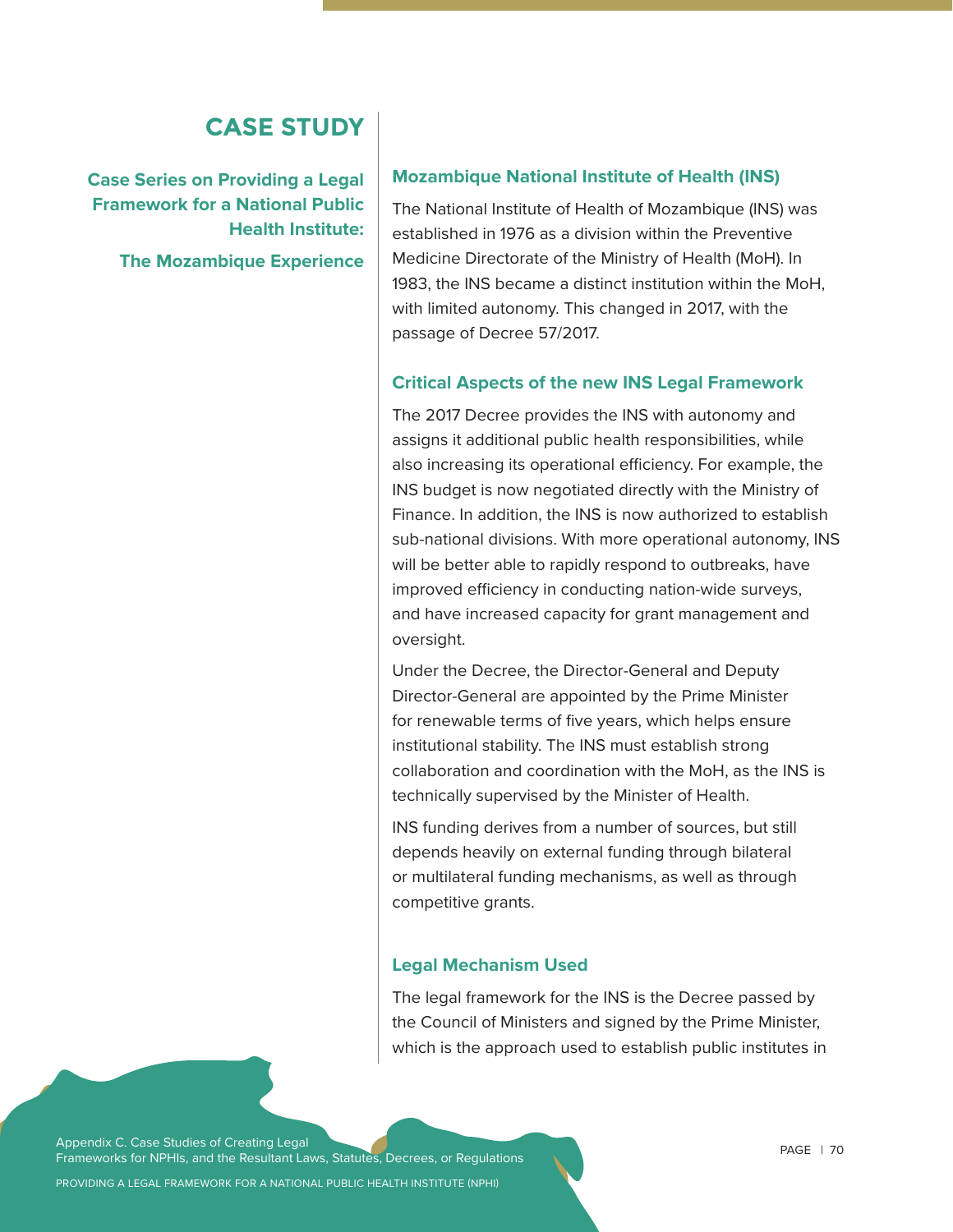# **CASE STUDY**

Mozambique. The Decree includes high-level parameters, such as the INS mission, INS functions, and qualifications and terms for leaders of the INS. Statutes passed by an Inter-Ministerial Commission, chaired by the Prime Minister, provide more detail, for example, about the functions of the directorates.

#### **Lessons Learned in Creating the Decree**

- INS' reputation and visibility were critical for garnering support. The INS already had a solid national and international reputation, due to its achievements in fields such as research, surveillance, outbreak investigations, reference laboratory services, and education.
- The support of the Minister of Health was essential for the passage of the Decree.
- The INS had developed a strategic vision and was working to achieve it before the Decree was passed. (Fiocruz provided critical assistance in developing INS' vision and plans.) INS leadership recognized that more autonomy would help the INS to be a more nimble, efficient organization. When the political situation was favorable, the INS was poised to take advantage of the opportunity to redefine itself; it had clearly articulated plans and clear messages about how changing its status would be good for public health.
- In developing its framework, the INS consulted with NPHIs from around the world, Directorates within the MoH, and other Ministries in Mozambique to ensure a solid and robust organizational and functional structure, as well as alignment with national legislations. For example, consultation with the Ministry of Finance was essential for budgetary issues, with the Ministry of State Administration to ensure consistency of the organizational structure with national legislation, and with the Ministry of Science and Technology to ensure alignment with national policies and strategies on Science and Technology.

We thank Dr. Eduardo Samo Gudo Jr., Deputy Director-General at INS, for his assistance in developing this case study.

Appendix C. Case Studies of Creating Legal Frameworks for NPHIs, and the Resultant Laws, Statutes, Decrees, or Regulations

PROVIDING A LEGAL FRAMEWORK FOR A NATIONAL PUBLIC HEALTH INSTITUTE (NPHI)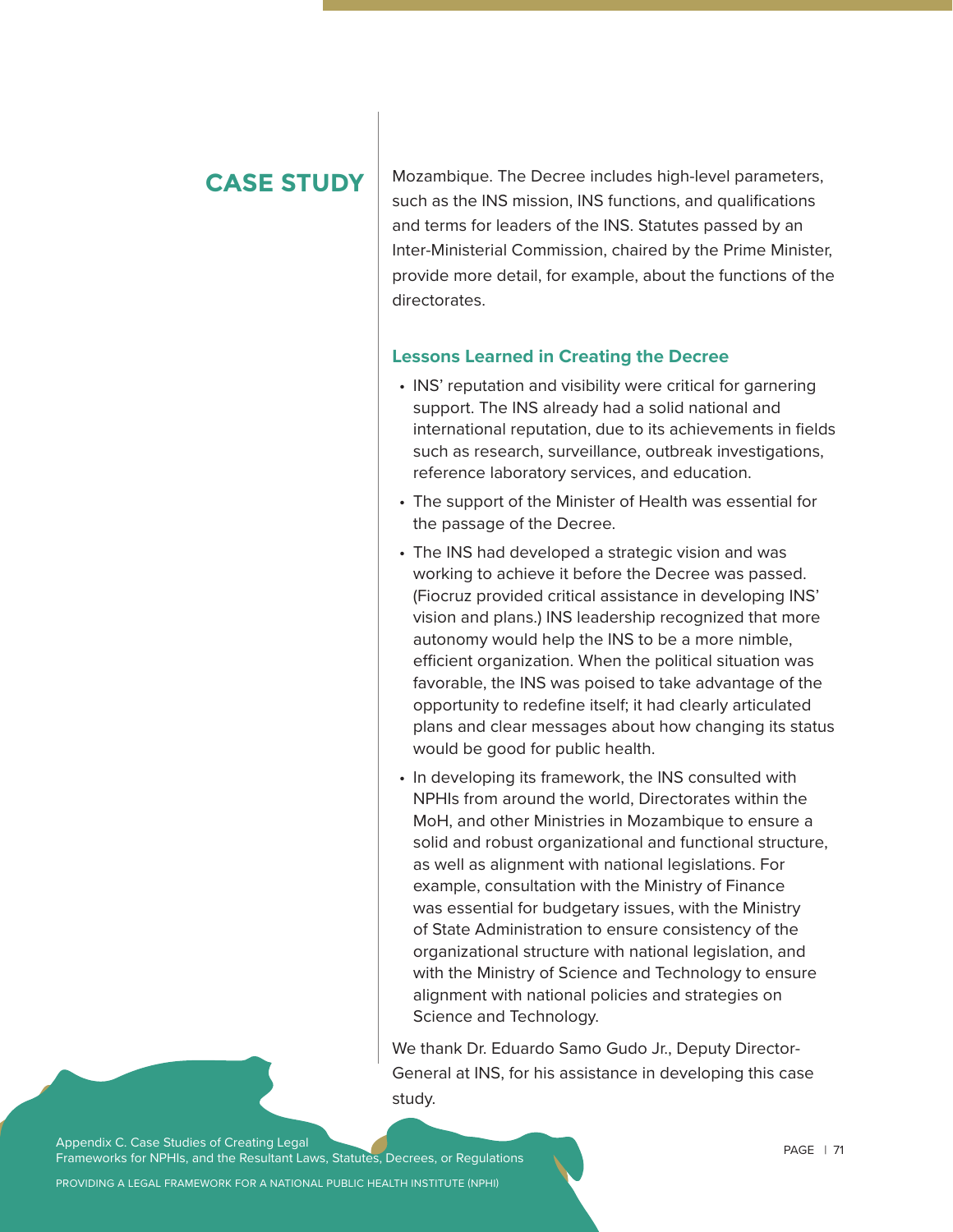# **Summary**

Council of Ministers:

#### **Decree No. 57/2017**:

Redefines the nature, attribution, and competencies of the National Institute of Health in order to intensify the coordination, management, and realization of health research.

#### **Resolution No. 46/2017**:

Approves the Social Action Policy and Implementation Strategy and revokes Resolution No. 12/98 of April 9.

# **COUNCIL OF MINISTERS**

## **Decree No. 57/2017**

### **of November 2nd**

There being the need to redefine the nature, attribution, and competencies of the National Institute of Health to intensify the coordination, management, and realization of health research, under provision 1 of article 82 of Law No. 7/2012, of February 8, the Council of Ministers decrees:

#### Article 1 (Nature)

The National Institute of Health, abbreviated as (INS) is the entity for the management, regulation, and oversight of activities related to the generation of scientific evidence in health to guarantee better health and well-being, endowed with legal personality, with administrative and technical-scientific autonomy.

### Article 2 (Scope and Headquarters)

1. The INS has its headquarters in the Province of Maputo, in the District of Marracuene, and carries out its activities throughout the national territory.

2. With the authorization of the Minister who oversees the health area, after hearing the Minister who oversees the area of finance and the Provincial Government, the INS may create and extinguish delegations or other forms of representation in any part of the national territory.

### Article 3 (Guiding Principles)

Within the scope of its activities, INS is guided by the following specific principles:

- a) Excellence and continuous self-evaluation;
- b) Respect for human rights;
- c) Respect for codes of ethics and professional deontology;
- d) Transparency and accountability;
- e) Promotion of participatory management and innovation capacity;
- f) Universality and equity;
- g) Collective solidarity;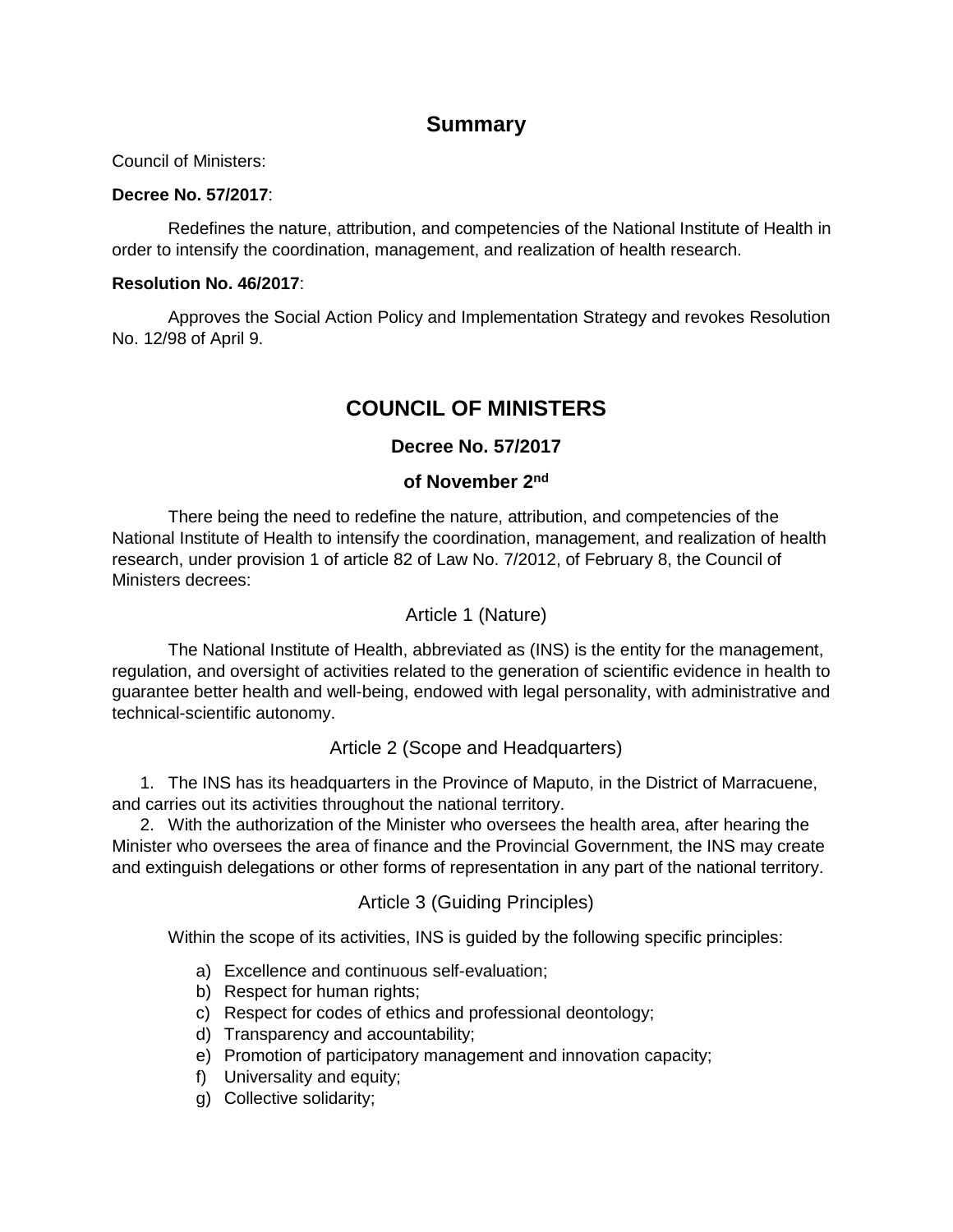- h) Promotion of multi-sectoral and transdisciplinary exchange;
- i) Appreciation of national professionals, as well as national biological and cultural heritage.

### Article 4 (Attributions)

The powers of the INS are:

- a) Preparation of policy and strategy proposals in the area of health research, ensuring their correct implementation, monitoring and periodic evaluation.
- b) Promotion of the development of health research at different levels of care to ensure a better definition of Health Policy and program management in order to provide a timely and effective response to health problems.
- c) Conducting clinical, biomedical, pharmacological, epidemiological, socioanthropological and health-related research, based on national priorities.
- d) Contribution to the development, evaluation, and promotion of the use of appropriate health technologies.
- e) Contribution to the prevention and control of endemic and epidemic diseases, and to the management of special Public Health events.
- f) Contribution to the development of human resources, in particular in the technical-professional and scientific areas specific to Health.
- g) Carrying out the quality control of laboratory analyses through a laboratory reference system.
- h) Dissemination of information of a technical-scientific nature, for the scientific community, health workers, and the public in general.
- i) Implementation of Health Observations to document the Health Status of the Population and its Determinants.
- j) Formation of partnerships with other national and international institutions for the execution of research, training, and public health activities.

## Article 5 (Competencies)

In order to fulfill its attributions, it is incumbent upon the INS to:

- a) Coordinate and oversee the definition of the national health research agenda and the application of it throughout the national territory;
- b) Promote and coordinate national health research development activities, in particular through institutional strengthening, the scientific training of national technicians and the monitoring of the research environment in the Health System;
- c) Develop clinical, biomedical, pharmacological, epidemiological, and socioanthropological research, based on national priorities.
- d) Develop and conduct research in Health Systems as an instrument for the definition of health policies;
- e) Develop and guarantee multi-sectoral and transdisciplinary research, through related research institutions and other bodies of recognized competence.
- f) Promote funding for scientific research activities;
- g) Assess the health situation and its determinants;
- h) Develop and evaluate technologies applied to disease prevention and control;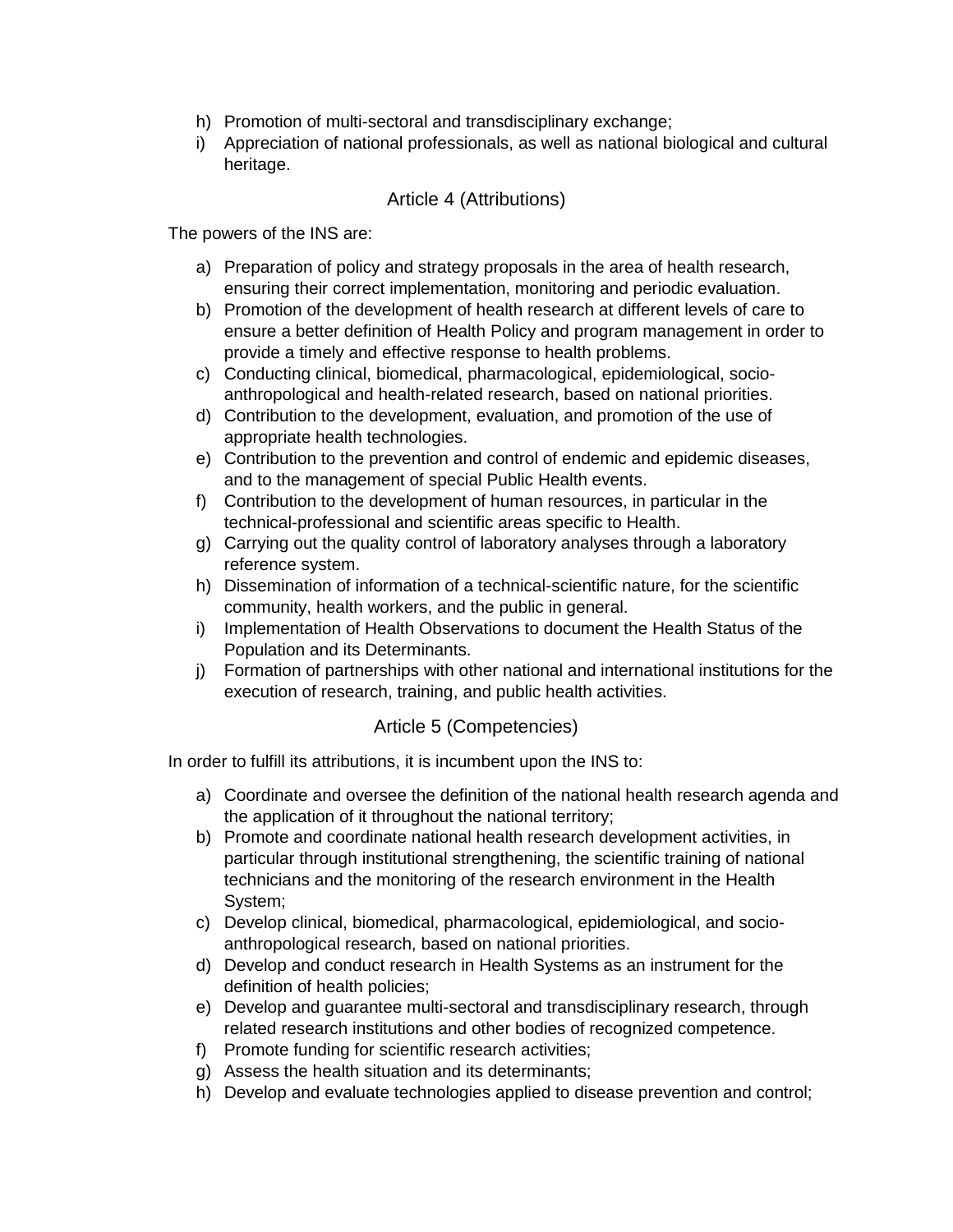- i) Contribute to laboratory diagnosis in the face of epidemic outbreaks;
- j) Carry out quality control of laboratory analyses through a laboratory reference system;
- k) Ensure biosafety aspects related to the operation of reference laboratories;
- l) Conduct postgraduate and continuing education courses for health personnel in coordination with the Ministries that oversee the areas of Education and Higher Education;
- m) Collaborate with teaching institutions in the training of health care personnel at medium and higher levels in coordination with the Ministry that supervises the area of Education.
- n) Cooperate with national and foreign scientific institutions and international development support agencies to promote technology transfer for the formation and training of national researchers and technicians;
- o) Promote actions of technical-scientific dissemination inherent in public health.

## Article 6 (Tutelage)

1. The INS is supervised by the Minister who oversees the area of Health.

2. The guardianship includes, in particular, the power to authorize and approve the following acts:

- a) Approval of INS Internal Rules;
- b) Homologation of programs, activity plans, and annual reports;
- c) Creation of forms of local representation;
- d) Inspection of INS bodies, services, and documents;
- e) Others resulting from the Law.

### Article 7 (Directorate General)

1. The INS is headed by a Director General, assisted by a Deputy Director General, both appointed by the Prime Minister, on the proposal of the Minister overseeing the area of Health.

2. The Director-General and the Deputy Director-General shall serve for a renewable term of five (5) years.

### Article 8 (Competencies of the Director General)

It is incumbent upon the Director General of INS to:

- a) Define the general direction of management and direct the activities of the INS, with the vision of realizing its attributions, reporting to the Minister of guardianship.
- b) Direct the activity of the external relations of the INS;
- c) Represent the INS in and out of court;
- d) Submit to the Minister of guardianship the plan and annual report of activities;
- e) Superintend the management of the human and financial resources of the INS;
- f) Appoint, dismiss, and discharge the heads of the central body, regional delegations, and other forms of local representation;
- g) Carry out the other duties assigned to him by the Minister of guardianship.

Article 9 (Competencies of the Deputy Director General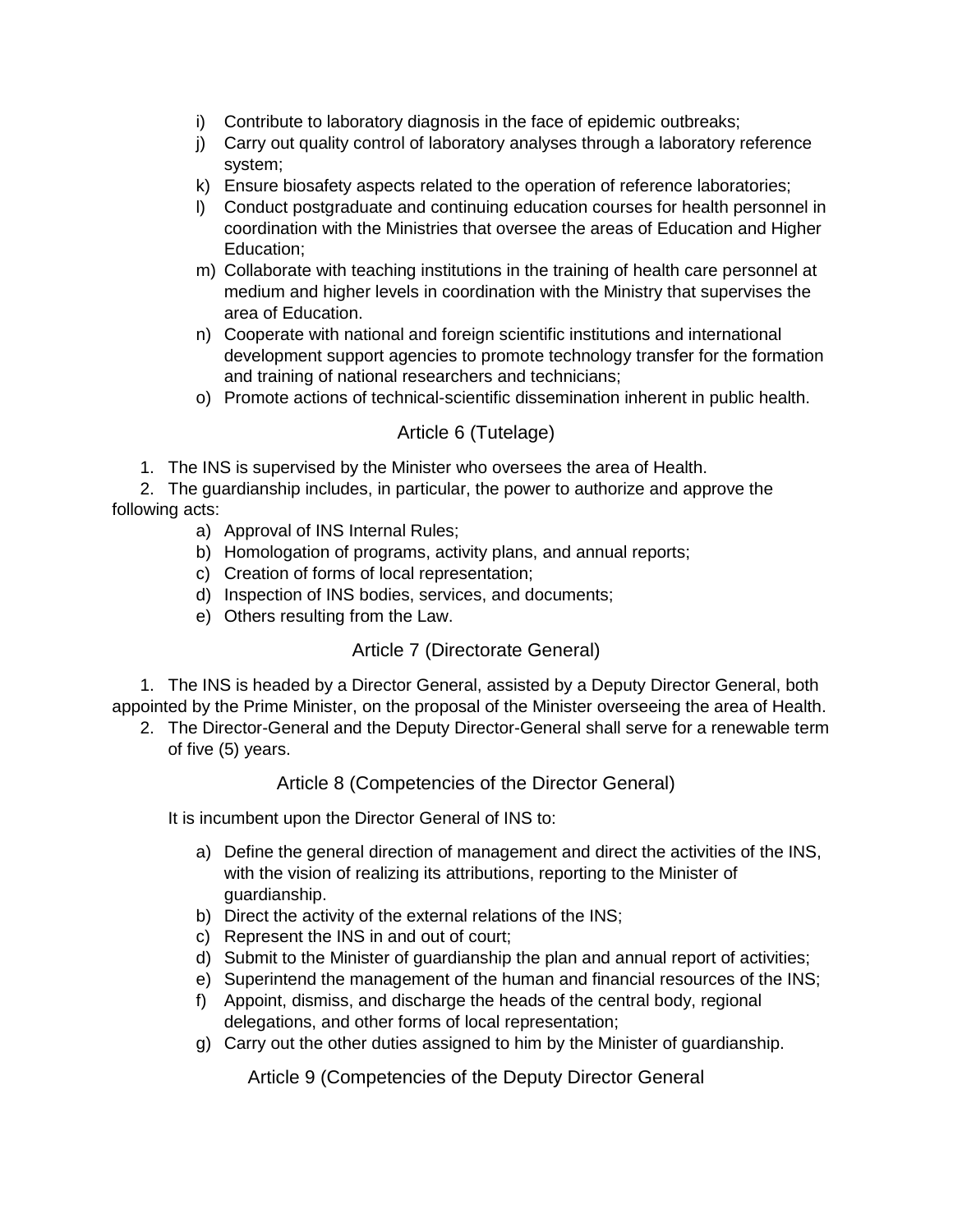The Deputy Director General shall:

- a) Under the guidance of the Director General, ensure technical and scientific coordination and integration of INS activities;
- b) Assist the Director General in the performance of his duties;
- c) Substitute for the Director General with his impediments, in accordance with the precedence he has defined;
- d) Exercise any other powers delegated to him by the Director General.

## Article 10 (Bodies)

The INS has the following bodies:

- a) The Governing Board is the advisory and management body of the INS;
- b) The Consultative Council is the consultation and coordination body of the INS;
- c) The Technical-Scientific Council is the multi-sectoral consultation body of the Directorate General of the INS;
- d) The Institutional Scientific Committee is an advisory body to the Directorate General of INS, regarding the technical-scientific development of the institution;
- e) The Institutional Ethics Committee is a technical body that looks after the ethical aspects of the technical-scientific activities of the INS;
- f) The Institutional Biosafety Committee is a technical body that looks after the biosafety aspects of the technical-scientific activities of the INS.

### Article 11 (Funding)

The following constitute the funding of the INS:

- a) Appropriations from the State Budget;
- b) Proceeds from the provision of services;
- c) Proceeds from the sale of publications edited by INS;
- d) Subsidies, donations, covenants, or liberalities attributed by any public or private entities, national or foreign;
- e) Any others resulting from the activity of the INS or that are legally awarded to it.

### Article 12 (Expenses)

The following constitute expenses of the INS:

- a) Charges relating to operations;
- b) Costs resulting from the training and management of staff;
- c) Costs of acquiring, maintaining, and conserving goods, services, or facilities necessary for operations and the exercise of attributions.

## Article 13 (Personnel)

The INS personnel are governed by the legal regime of the public function, but it is permissible to conclude labor contracts that are governed by the general regime, whenever this is compatible with the nature of the function to be performed.

Article 14 (Organic Statute)